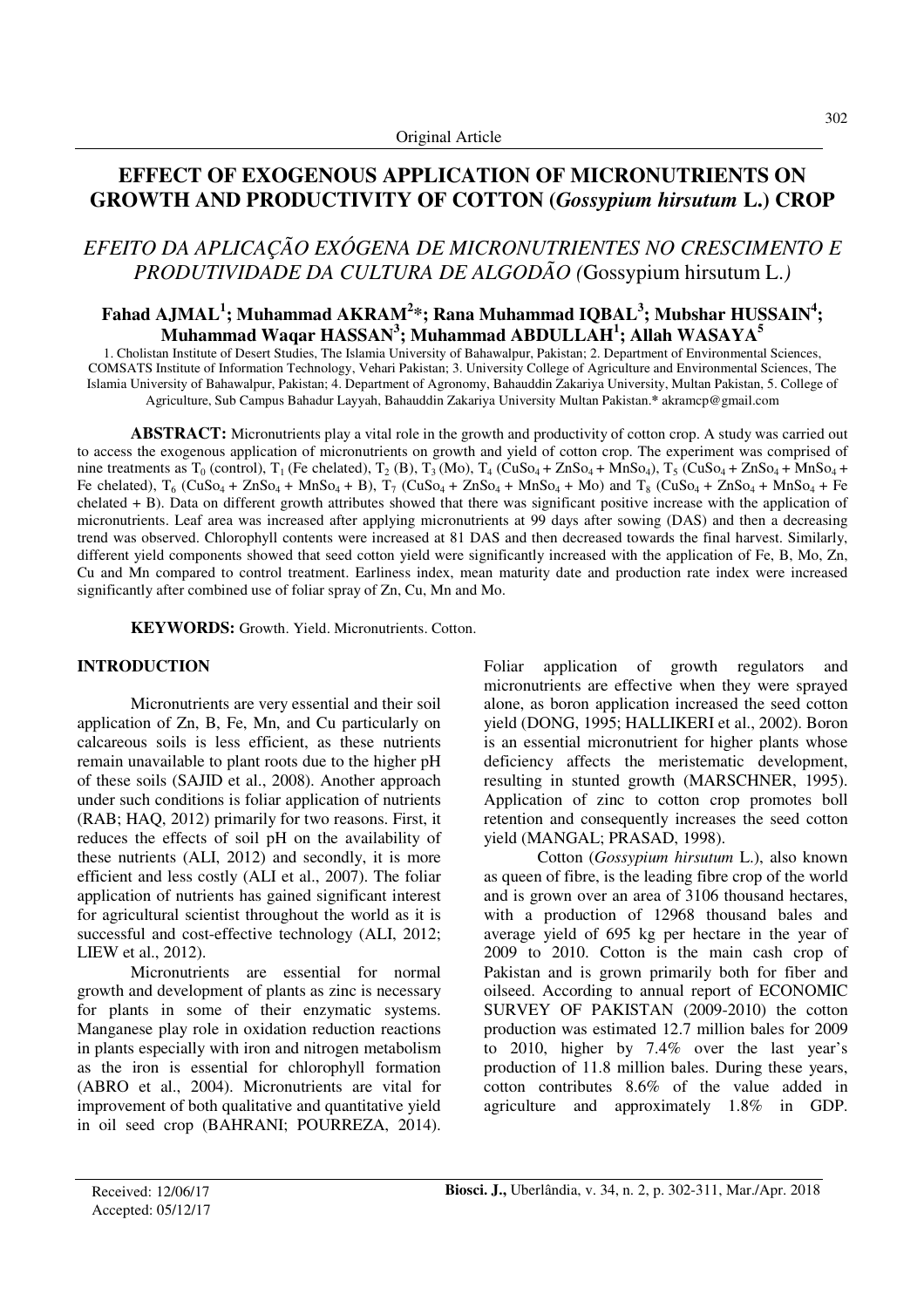Keeping in view the role of nutrients in improving the yield of crops, the foliar application of micronutrients has been emphasized these days. Since little information is available on application of micronutrients through foliar sprays and consequently their effect on morphology and yield of cotton, hence, the present study was carried out to evaluate the effect of micronutrients as growth regulator and to determine their effect on growth and yield of cotton crop.

#### **MATERIAL AND METHODS**

An experiment was conducted to study the foliar application of micronutrients on the growth and yield of cotton at Cholistan Institute of Desert Studies, Baghdad-ul-Jadeed Campus, The Islamia University of Bahawalpur, Pakistan, during the year 2010-11. The experiment was laid out in randomized complete block design and there were three replications of each treatment.

The experiment was comprised of nine treatments as  $T_0$  (control),  $T_1$  (Fe chelated),  $T_2$  (B),  $T_3$ (Mo),  $T_4$  (CuSo<sub>4</sub> + ZnSo<sub>4</sub> + MnSo<sub>4</sub>),  $T_5$  (CuSo<sub>4</sub> +  $\text{ZnSo}_4 + \text{MnSo}_4 + \text{Fe chelated}$ ,  $T_6$  (CuSo<sub>4</sub> + ZnSo<sub>4</sub> +  $MnSo_4 + B$ ),  $T_7$  (CuSo<sub>4</sub> + ZnSo<sub>4</sub> + MnSo<sub>4</sub> + Mo),  $T_8$  $(CuSo<sub>4</sub> + ZnSo<sub>4</sub> + MnSo<sub>4</sub> + Fe chelated) + B$ ). Copper sulphate, zinc sulphste and manganese sulphate were applied as a source of Cu, Zn and Mn. One percent solution of each micronutrient was applied regularly at 20 days intervals. The seed rate used was 25 kg per hectare and fertilizers (75 kg N, 30 kg  $P_2O_5$  and 50 kg  $K<sub>2</sub>O/ha$  was applied at regular intervals of 20 days. Data on growth and yield parameters were recorded from 5 randomly selected plants in each treatment plot measuring  $36.45 \text{ m}^2$  (having 78 plants in 6 rows with  $67.5 \times 75$  cm geometry). Seed cotton yield (kg/ha) was calculated from whole plot. All other recommended production and protection practices were uniformly applied. Weeding was performed after regular intervals of 10 days and irrigation was performed by canal water at 15 days interval.

The data on different growth components as plant height was measured with the help of scale from the ground surface to the plant terminal. Number of leaves was taken by counting the total number of leaves of four tagged plants in each plot, and then average of these four tagged plants was calculated. Number of nodes present on the main stem of the four tagged plants was counted, and average was worked out. Leaf area was determined by leaf area meter and

chlorophyll contents in plant leaf were estimated by chlorophyll meter (SPAD-502 value). Number of bolls of tagged plant was also counted regularly and then average was taken. Earliness index was calculated with the help of following formula as proposed by Singh (2003).

Weight of seed cotton from first pick

\nEarlines Index (
$$
\%
$$
) =

\nTotal seed cotton weight from all picks

Mean maturity date in cotton was calculated by the formula as proposed by Christidis and Harrison (1955).

| Mean Maturity Date (MMD) = | $(W_1 \times H_1) + (W_2 \times H_2) + \dots + (W_n \times H_n)$ |
|----------------------------|------------------------------------------------------------------|
|                            | $W_1 + W_2 + \ldots + W_n$                                       |
|                            | Where $W = weight$ of seed cotton, $H = number$ of               |
|                            | days from planting to harvest, $1, 2n$ = consecutive             |
| periodic harvest number.   |                                                                  |

Saleem et al. (2010) calculated that production rate index was calculated from total seed cotton weight divided by the mean maturity date.

| Production Rate Index $(q/day) =$ | Total seed cotton weight (g) |  |  |
|-----------------------------------|------------------------------|--|--|
|                                   | Mean maturity date (day)     |  |  |

#### **Statistical analysis**

Data collected during the course of study were statistically analyzed using

MSTAT-C programme (ANONYMOUS, 1986) for analysis of variance and significant means were separated using least significant difference test (LSD) at 5% probability level (STEEL et al., 1997). Regression and correlation analysis was performed using MS Excel program against different variables.

## **RESULTS**

Highest plant height (86.25 cm) was recorded at 117 days after sowing (DAS) in  $T_8$  treatment (Fe +  $B + Mo + Zn + Cu + Mn)$ , which was closely followed by  $T_7$ ,  $T_6$  and lowest (63.83 cm) was recorded in control, where no micronutrient was applied (Table 1). Number of leaves in all the treatments continued to increase from 45 DAS up to 108 DAS and then gradually declined towards the final harvest. At 108 days of sowing, highest number of leaves (60.33) was recorded in  $T_6$  treatment, while lowest number of leaves (42.83) was recorded in control (Table 2).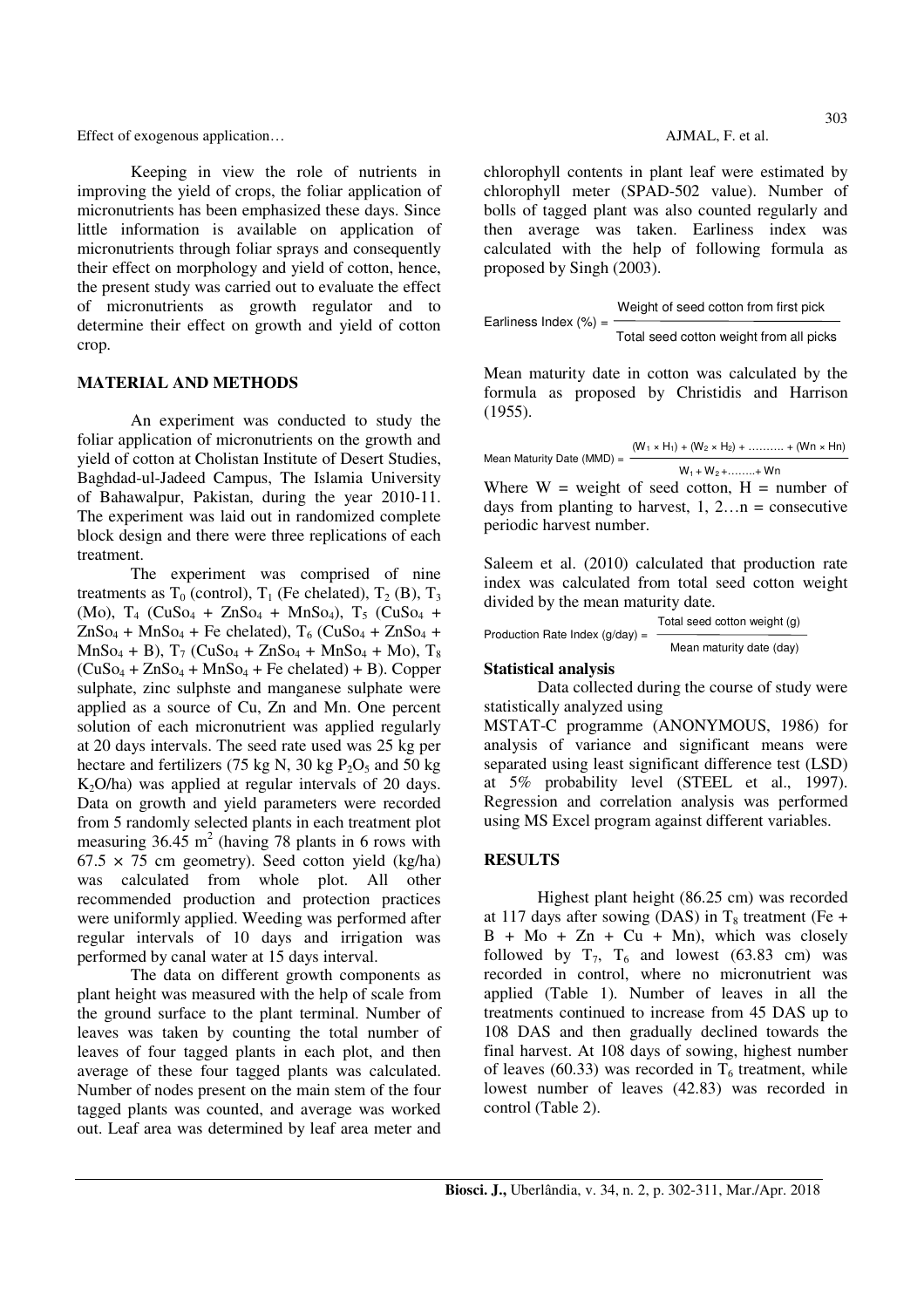At 72 DAS, treatment  $T_5$  attained the highest number of nodes (14) and in control lowest number of nodes (11.25) was recorded. After 108 DAS, highest number of nodes per plant (15.69) was produced under the application of  $T_8$  treatment and control had the lowest number of nodes i.e. 13.65 (Table 3). The treatment  $T_8$  (Fe + B + Mo + Zn + Cu + Mn) contributed to the maximum leaf area i.e.  $55.55 \text{ cm}^2$ , and in control (no treatment) showed the minimum leaf area as  $44.25 \text{ cm}^2$ , at 99 DAS (Table 4). Highest leaf area (50.8 cm<sup>2</sup>) was attained by treatment  $T_8$ while least  $(39.13 \text{ cm}^2)$  was recorded in control where no micronutrient was applied at 108 DAS (Table 4).

The Chlorophyll content in all the treatments continued to increase from 45 to 81 DAS, and then gradually declined towards the final harvest. There was significant variation (p<0.05) in chlorophyll contents (SPAD-value) from 54 DAS to onward and at 81 DAS it ranged from 49.35 to 56.77 in control and  $T_8$  treatment (Fe + B + Mo + Zn + Cu + Mn) respectively (Table 5). Data regarding number of bolls per plant, indicate that maximum number of bolls (9.83) was recorded in  $T_8$  treatment (Fe + B + Mo +  $Zn + Cu + Mn$ , which was closely followed by  $T_6$  $(Cu + Zn + Mn + B)$ . The minimum number of bolls per plant (5.17) was recorded in control where no micronutrient was applied. Treatment  $T_8$  (Fe + B +  $Mo + Zn + Cu + Mn)$  yielded the highest number of bolls per plant (9.83) and control treatment had the lowest value (Table 6).

Number of cotton seed per boll increase significantly and in treatment  $T_8$  there was 34.63% increase was recorded comparative to control. Seed cotton yield was highest (2900 kg/ha) in  $T_8$  treatment  $(Fe + B + Mo + Zn + Cu + Mn)$  and lowest (2366) kg/ha) in control  $(T_0)$  where micronutrient was not applied (Table 7); however, earliness index was minimum (65.50) in  $T_6$  treatment (B + Zn + Cu + Mn) and maximum (66.74) in control treatment (Table 3). Furthermore, mean maturity date was maximum (160.25) in  $T_6$  treatment (B + Zn + Cu + Mn) and minimum (159.99) in  $T_0$  (control). Treatment  $T_8$  had mean maturity date of 160.22,  $T_7$  of 160.18,  $T_5$  of 160.18 and in  $T_4$  was 160.08 (Table 7). Production rate index calculated in treatment  $T_7$  was 32.92 while in  $T_6$ ;  $T_4$  treatment was 31.70 and 30.61 respectively. Analyzed data (Table 7) indicates that production rate index was maximum (33.64) in  $T_8$  treatment (Fe + B +  $Mo + Zn + Cu + Mn)$  which was statistically at par with  $T_7$  treatment and minimum (27.48) in  $T_0$ (control) where micronutrient was not applied.

#### **Linear regression and correlation analysis**

Regression analysis suggests the significant dependence of seed cotton yield on plant height ( $R^2$  = 0.87; p≤0.01). Correlation analysis also indicated a positive and linear relationship between plant height and seed cotton yield. Significant positive correlation was noted between number of leaves per plant and seed cotton yield ( $r = 0.94$ ;  $p \le 0.01$ ) and regression analysis suggests the significant dependence of seed cotton yield on number of leaves per plant. Regression analysis also depicts the significant dependence of seed cotton yield on number of bolls per plant  $(R^2 =$ 0.82;  $p \le 0.01$ ) (Table 8).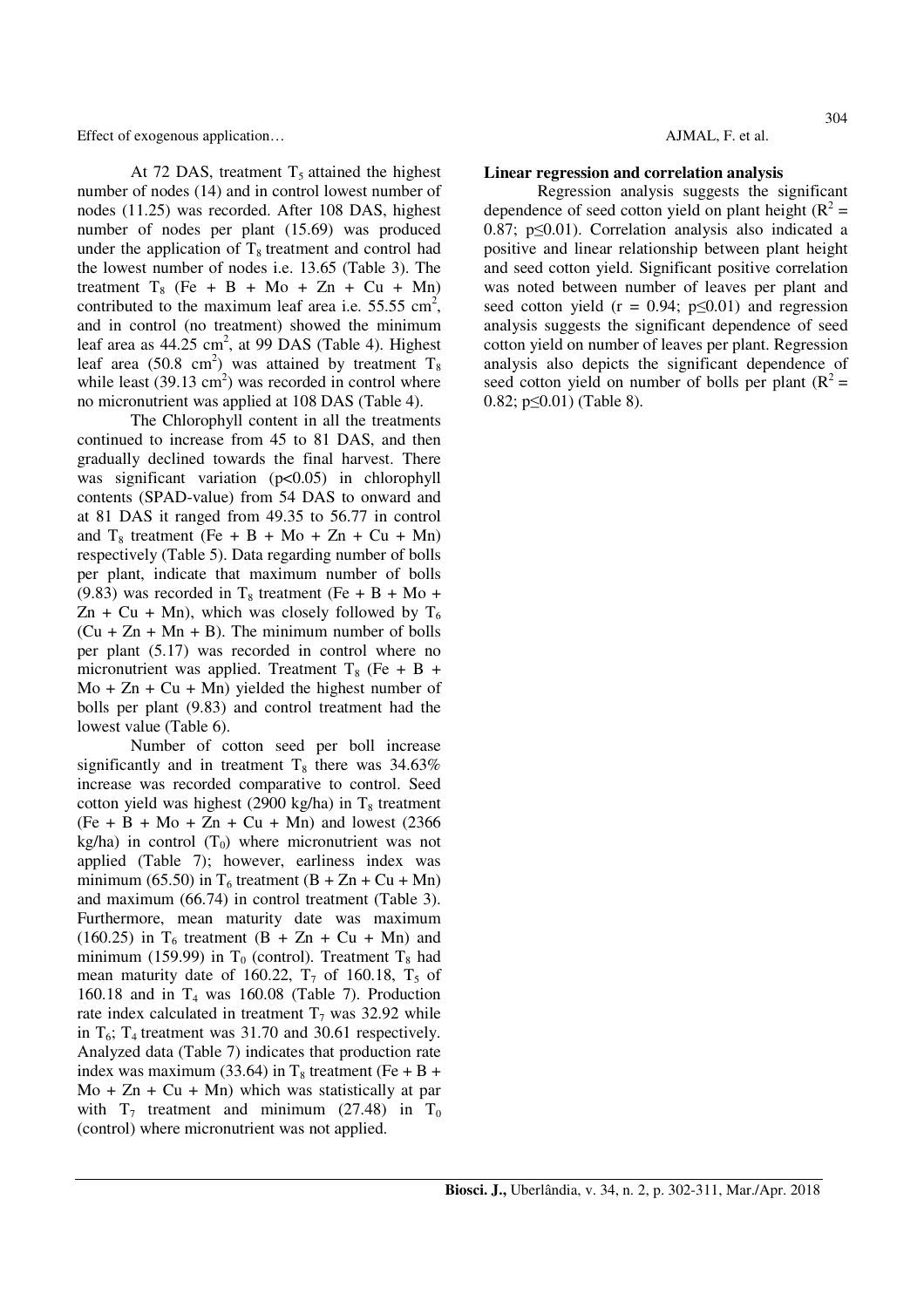| <b>Table 1.</b> Effect of different micronutrients on plant height (cm) in cotton |        |                    |                    |            |            |               |                     |             |            |
|-----------------------------------------------------------------------------------|--------|--------------------|--------------------|------------|------------|---------------|---------------------|-------------|------------|
| <b>Treatment</b>                                                                  | 45 DAS | 54 DAS             | 63 DAS             | 72 DAS     | 81 DAS     | <b>90 DAS</b> | 99 DAS              | 108 DAS     | 117 DAS    |
| $T_0$                                                                             | 20.33  | 24.33 c            | 29.17c             | 32.08 e    | 42.08 d    | 48.42 d       | 55.58 c             | 59.00 e     | 63.83 d    |
| $T_1$                                                                             | 23.83  | 28.25 b            | 34.75 b            | 36.25 de   | 48.83 bcd  | 55.25 bcd     | 61.00 <sub>bc</sub> | 65.42 de    | 69.42 cd   |
| $T_2$                                                                             | 22.58  | 29.50 <sub>b</sub> | 37.08 b            | 43.50 b    | 51.58 bc   | 57.75 abc     | 65.17 abc           | 68.08 bced  | 70.58 cd   |
| $T_3$                                                                             | 22.78  | 29.17 <sub>b</sub> | 38.42 b            | $41.67$ bc | 47.08 cd   | 53.42 cd      | $60.42$ bc          | 67.42 cde   | 74.42 abcd |
| T <sub>4</sub>                                                                    | 22.08  | 30.42 b            | 37.17 b            | 38.08 cd   | $50.33$ bc | 60.58 abc     | 69.92 ab            | 73.75 abcd  | 77.92 abc  |
| $T_5$                                                                             | 24.08  | 29.58 b            | 36.58 b            | 42.33 bc   | 52.25 bc   | 56.92 abcd    | 63.50 abc           | 68.67 abcde | 74.08 bcd  |
| $T_6$                                                                             | 25.08  | 28.58 <sub>b</sub> | 37.67 <sub>b</sub> | 41.17 bc   | 55.50 ab   | 64.08 ab      | 73.67 a             | 79.58 ab    | 83.92 ab   |
| T <sub>7</sub>                                                                    | 24.08  | 28.50 <sub>b</sub> | 38.33 b            | $41.67$ bc | 55.17 ab   | 63.42 ab      | 72.25 ab            | 79.08 abc   | 85.33 ab   |
| $T_8$                                                                             | 27.25  | 34.92 a            | 44.67 a            | 48.50 a    | 60.08a     | 65.75 a       | 73.33 a             | 80.25a      | 86.25 a    |
| LSD at $5\%$                                                                      | NS.    | 2.79               | 4.023              | 4.686      | 7.799      | 9.108         | 12.08               | 11.8        | 11.87      |

LSD at 5% NS 2.79 4.023 4.686 7.799 9.108 12.08 11.8 11.8 11.87<br>Means sharing the common letter in a column do not differ significantly from each other at p 0.05, N.S = non significant; DAS: Days after sowing; T<sub>0</sub> = Cont  $= CuSO_4 + ZnSO_4 + MnSO_4$ ,  $T_5 = CuSO_4 + ZnSO_4 + MnSO_4 + Fe$ ,  $T_6 = CuSO_4 + ZnSO_4$ ;  $+ MnSO_4 + B$ ,  $T_7 = CuSO_4 + ZnSO_4 + MnSO_4 + Mo$ ,  $T_8 = CuSO_4 + ZnSO_4 + MnSO_4 + Fe + B + Mo$ .

| $\blacksquare$ . Entert of unfertial interfering on humor of feaves per plant in cotton |        |            |        |           |        |                     |            |            |         |
|-----------------------------------------------------------------------------------------|--------|------------|--------|-----------|--------|---------------------|------------|------------|---------|
| Treatment                                                                               | 45 DAS | 54 DAS     | 63 DAS | 72 DAS    | 81 DAS | <b>90 DAS</b>       | 99 DAS     | 108 DAS    | 117 DAS |
| $T_0$                                                                                   | 14.50  | 20.25 d    | 20.25  | 24.42 d   | 27.25  | 33.58 c             | 39.33 e    | $42.83$ bc | 34.67   |
| $\mathbf{T}_1$                                                                          | 15.17  | 22.08 cd   | 24.75  | 27.25 cd  | 33.67  | 38.50 bc            | 42.75 de   | 46.50c     | 41.00   |
| $T_2$                                                                                   | 15.17  | 24.08 bc   | 27.58  | 31.00 abc | 35.92  | $40.75$ ab          | 44.67 cde  | $46.08$ bc | 42.50   |
| $T_3$                                                                                   | 15.83  | 22.33 cd   | 25.75  | 27.17 cd  | 32.75  | 39.67 abc           | 46.00 cd   | 48.08 abc  | 46.25   |
| $T_4$                                                                                   | 16.08  | 26.25a     | 26.75  | 31.92 ab  | 33.00  | 41.83 ab            | 47.42 abcd | 50.67 abc  | 47.17   |
| $T_5$                                                                                   | 15.83  | 23.17c     | 23.92  | 29.33 bc  | 33.08  | 38.00 <sub>bc</sub> | 46.17 bcd  | 51.00 a    | 49.42   |
| $T_6$                                                                                   | 13.75  | 22.58c     | 25.00  | 31.27 abc | 34.75  | 43.50 ab            | 53.00 a    | $60.33$ ab | 60.50   |
| $T_7$                                                                                   | 15.25  | 23.67 c    | 28.00  | 33.42 ab  | 36.00  | 44.08 ab            | 50.92 abc  | 56.50 a    | 59.00   |
| $T_8$                                                                                   | 14.92  | $25.83$ ab | 25.42  | 34.50 a   | 39.50  | 45.83 a             | 52.58 ab   | 59.08 d    | 62.17   |
| LSD at $5\%$                                                                            | NS     | 2.109      | NS.    | 4.548     | NS.    | 6.201               | 6.444      | 10.12      | NS.     |

**Table 2.** Effect of different micronutrients on number of leaves per plant in cotton

LSD at 5% NS 2.109 NS 4.548 NS 6.201 6.444 10.12 NS NS Laps and 5% NS 6.201 6.444 10.12 NS  $= CuSO_4 + ZnSO_4 + MnSO_4$ ,  $T_5 = CuSO_4 + ZnSO_4 + MnSO_4 + Fe$ ,  $T_6 = CuSO_4 + ; ZnSO_4 + MnSO_4 + B$ ,  $T_7 = CuSO_4 + ZnSO_4 + MnSO_4 + Mo$ ,  $T_8 = CuSO_4 + ZnSO_4 + MnSO_4 + Fe + B + Mo$ .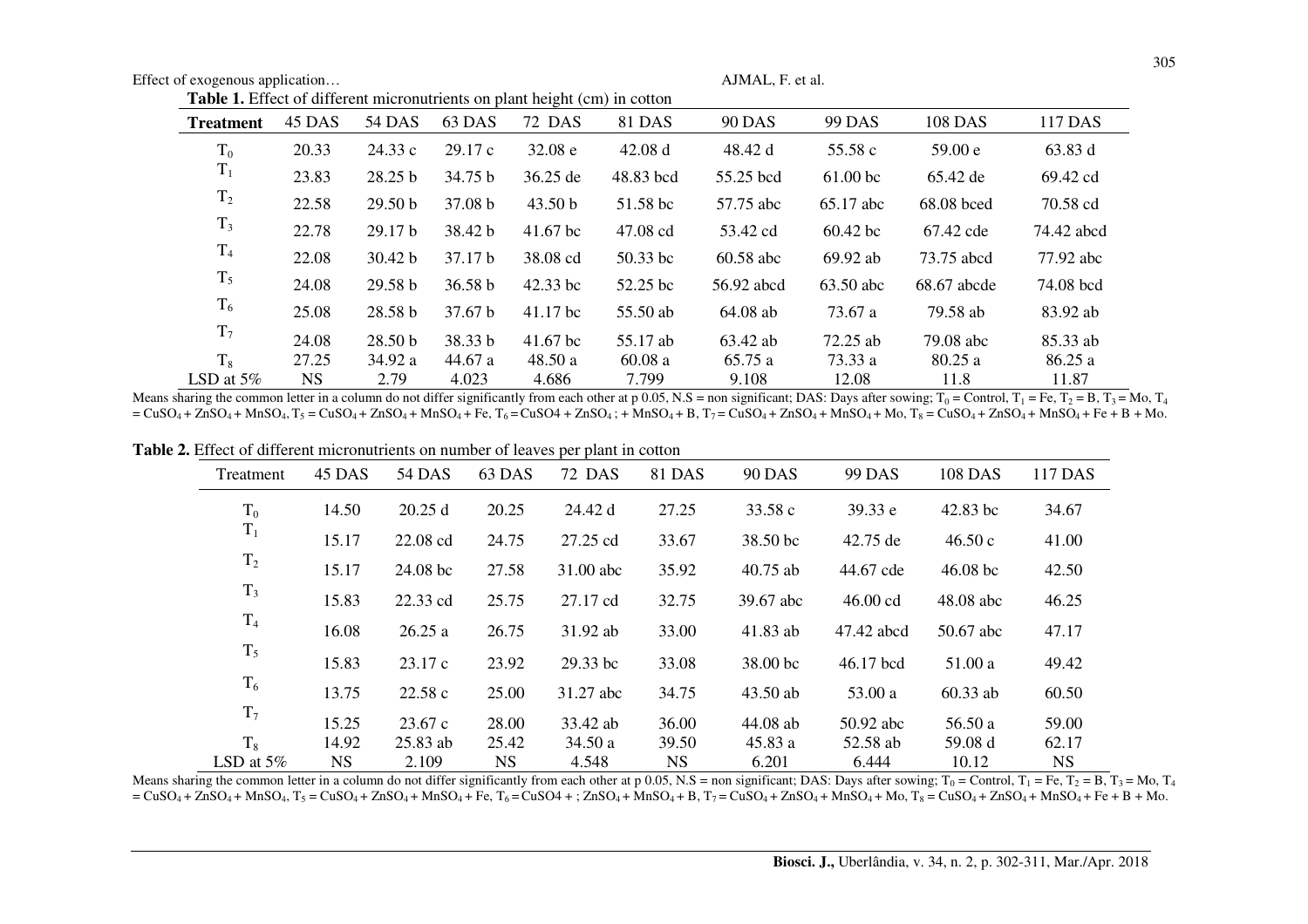Effect of exogenous application...

| Treatment      | 45 DAS    | 54 DAS    | 63 DAS      | 72 DAS              | 81 DAS             | <b>90 DAS</b> | 99 DAS    | 108 DAS             | 117 DAS   |
|----------------|-----------|-----------|-------------|---------------------|--------------------|---------------|-----------|---------------------|-----------|
| $T_0$          | 6.00      | 9.25      | 10.75c      | 11.25 f             | 12.33c             | 13.58 d       | 13.58     | 13.58 e             | 13.58     |
| $T_1$          | 8.75      | 9.92      | 11.17c      | $12.17 \text{ de}$  | 13.50 <sub>b</sub> | 14.58 cd      | 14.58     | 14.58 de            | 14.58     |
| T <sub>2</sub> | 7.67      | 10.00     | $11.42$ abc | 12.67 cd            | $14.08$ ab         | 14.75 bc      | 14.75     | 14.75 de            | 14.75     |
| $T_3$          | 8.17      | 9.50      | 11.17c      | $11.83$ ef          | 14.08 ab           | 15.67a        | 15.67     | 15.67 cd            | 15.67     |
| $T_4$          | 8.33      | 10.50     | $11.33$ bc  | $11.92$ def         | 13.42 b            | 14.50c        | 14.50     | 14.50 cd            | 14.50     |
| $T_5$          | 7.08      | 10.17     | $12.17$ ab  | 13.83a              | $14.00$ ab         | 14.50 c       | 14.50     | 14.50 cd            | 14.50     |
| $T_6$          | 7.92      | 10.00     | 11.25c      | 13.58 ab            | $14.08$ ab         | $15.08$ abc   | 15.08     | 15.08 <sub>bc</sub> | 15.08     |
| T <sub>7</sub> | 8.58      | 11.00     | 12.25a      | 13.25 abc           | 14.42 a            | $15.50$ ab    | 15.50     | 15.50 ab            | 15.50     |
| $T_8$          | 7.92      | 10.08     | $11.50$ abc | 13.17 <sub>bc</sub> | 14.50a             | 15.75a        | 15.75     | 15.75a              | 15.75     |
| LSD at $5\%$   | <b>NS</b> | <b>NS</b> | 0.85        | 0.78                | 0.70               | 0.80          | <b>NS</b> | 1.16                | <b>NS</b> |

Table 3. Effect of different micronutrients on number of nodes per plant in cotton

Means sharing the common letter in a column do not differ significantly from each other at p 0.05, N.S = non significant; DAS: Days after sowing;  $T_0 =$ Control,  $T_1 =$ Fe,  $T_2 =$ B,  $T_3 =$ Mo,  $T_4$  $= CusO_4 + ZnSO_4 + MnSO_4$ ,  $T_5 = CuSO_4 + ZnSO_4 + MnSO_4 + Fe$ ,  $T_6 = CuSO_4 + ZnSO_4 +$ ;  $MnSO_4 + B$ ,  $T_7 = CuSO_4 + ZnSO_4 + MnSO_4 + Mo$ ,  $T_8 = CuSO_4 + ZnSO_4 + MnSO_4 +$ 

**Table 4.** Effect of different micronutrients on leaf area  $(cm<sup>2</sup>)$  in cotton

| Treatment      | 45 DAS | 54 DAS    | 63 DAS             | 72 DAS              | 81 DAS     | <b>90 DAS</b> | 99 DAS    | 108 DAS   | 117 DAS            |
|----------------|--------|-----------|--------------------|---------------------|------------|---------------|-----------|-----------|--------------------|
| $T_0$          | 17.29  | 21.18     | 22.87 abc          | 30.03 d             | 33.88 c    | 40.33c        | 44.25     | 39.13 d   | 33.80 d            |
| $T_1$          | 21.67  | 23.59     | 27.84 ab           | 33.39c              | 37.64 bc   | 43.24 bc      | 47.12     | 42.77 bcd | 37.29 cd           |
| T <sub>2</sub> | 21.12  | 24.60     | 31.65 bc           | 36.76 b             | 44.27 a    | $48.02$ ab    | 52.47     | 45.83 abc | 38.18c             |
| $T_3$          | 19.98  | 26.81     | 29.80a             | 37.11 h             | $42.08$ ab | $47.26$ ab    | 51.54     | 45.76 abc | 38.59 bc           |
| T <sub>4</sub> | 20.16  | 26.36     | 30.78c             | 36.09 <sub>bc</sub> | 44.01 a    | 51.49 a       | 51.47     | 42.11 cd  | 38.76 bc           |
| $T_5$          | 24.15  | 27.73     | $29.94 \text{ bc}$ | 38.19 ab            | 43.39 a    | 52.19 a       | 52.18     | 49.41 a   | $40.57$ bc         |
| $T_6$          | 20.57  | 26.18     | 32.30 a            | 40.52 a             | 44.03a     | 52.68 a       | 52.89     | 48.32 ab  | 39.76 bc           |
| $T_7$          | 20.97  | 24.92     | $26.95$ bc         | 35.69 bc            | 45.63a     | 51.85 a       | 52.94     | 47.78 abc | 42.00 <sub>b</sub> |
| $T_8$          | 23.98  | 29.91     | 34.77 ab           | 40.91 a             | 46.33 a    | 53.49 a       | 55.55     | 50.80 a   | 45.98 a            |
| LSD at $5\%$   | NS     | <b>NS</b> | 5.96               | 3.25                | 4.48       | 6.69          | <b>NS</b> | 5.88      | 3.81               |

Means sharing the common letter in a column do not differ significantly from each other at p 0.05, N.S = non significant; DAS: Days after sowing;  $T_0$  = Control,  $T_1$  = Fe,  $T_2$  = B,  $T_3$  = Mo,  $T_4$  $= CuSO_4 + ZnSO_4 + MnSO_4$ ,  $T_5 = CuSO_4 + ZnSO_4 + MnSO_4 + Fe$ ,  $T_6 = CuSO_4 + ZnSO_4 + MnSO_4 + B$ ,  $T_7 = CuSO_4 + ZnSO_4 + MnSO_4 + Mo$ ,  $T_8 = CuSO_4 + ZnSO_4 + MnSO_4 + Fe$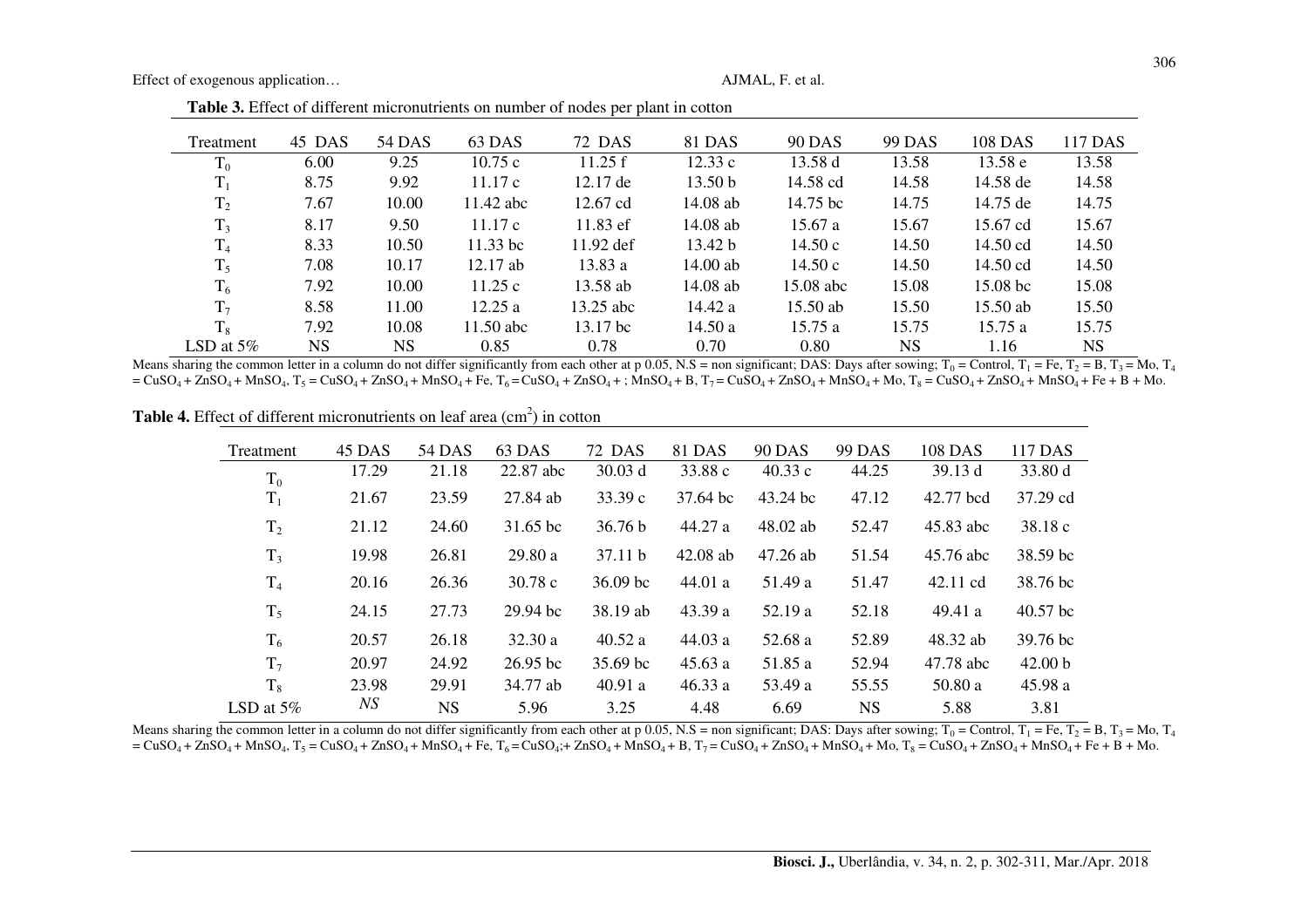Effect of exogenous application...

Table 5. Effect of different micronutrients on chlorophyll content (SPAD-502 value) in cotton

| Treatment      | 45 DAS | 54 DAS             | 63 DAS      | 72 DAS   | 81 DAS    | <b>90 DAS</b>      | 99 DAS    | <b>108 DAS</b> | 117 DAS    |
|----------------|--------|--------------------|-------------|----------|-----------|--------------------|-----------|----------------|------------|
| $T_0$          | 37.96  | 39.25c             | 41.29 f     | 44.06 e  | 48.14 abc | 45.42 e            | 42.02 bcd | 40.02c         | 37.81 bc   |
| $T_1$          | 36.56  | 40.75c             | 42.86 def   | 44.58 de | 48.80 ab  | 48.78 cd           | 44.63 bcd | 43.52 b        | 39.83 bc   |
| T <sub>2</sub> | 37.58  | 40.74c             | $42.69$ ef  | 45.67 cd | 49.22 a   | 48.79 cd           | 45.26 ab  | 44.14 ab       | 39.77 bc   |
| $T_3$          | 40.99  | 42.70 <sub>b</sub> | 43.58 cde   | 46.01 c  | 50.86c    | 48.00 d            | 45.59a    | 43.87 ab       | $40.73$ ab |
| T <sub>4</sub> | 39.47  | 43.16 ab           | 44.34 bcde  | 46.55c   | 51.80 bc  | $49.50 \text{ cd}$ | 46.76 d   | $42.94$ bc     | $40.81$ ab |
| $T_5$          | 40.40  | $44.03$ ab         | 44.40 bcd   | 46.22c   | 52.35 c   | 49.96 cd           | 45.98 bcd | 43.41 b        | 41.10a     |
| $T_6$          | 38.28  | 42.53 b            | 45.46 ab    | 49.01 b  | 53.09 bc  | $50.76$ bc         | 47.03 cd  | 43.65 b        | 42.63c     |
| $T_7$          | 40.70  | 44.08 ab           | $45.21$ abc | 51.00 a  | 54.75 bc  | 52.67 ab           | 49.80 bcd | $46.10$ ab     | 42.84 c    |
| $T_8$          | 40.90  | 44.63a             | 46.11a      | 51.98 a  | 56.77 abc | 53.14 a            | 51.47 abc | 47.23a         | 44.22 bc   |
| LSD at $5\%$   | NS.    | 1.59               | 1.70        | 1.41     | 4.13      | 2.13               | 3.95      | 3.37           | 2.73       |

Means sharing the common letter in a column do not differ significantly from each other at p 0.05, N.S = non significant; DAS: Days after sowing;  $T_0$  = Control,  $T_1$  = Fe,  $T_2$  = B,  $T_3$  = Mo,  $T_4$  $= C<sub>u</sub>SO<sub>4</sub> + Z<sub>n</sub>SO<sub>4</sub> + M<sub>n</sub>SO<sub>4</sub>$ ,  $T<sub>5</sub> = CuSO<sub>4</sub> + Z<sub>n</sub>SO<sub>4</sub> + P<sub>6</sub>$ ,  $T<sub>6</sub> = CuSO<sub>4</sub> + Z<sub>n</sub>SO<sub>4</sub> + M<sub>n</sub>SO<sub>4</sub> + M<sub>n</sub>SO<sub>4</sub> + B$ ,  $T<sub>7</sub> = CuSO<sub>4</sub> + Z<sub>n</sub>SO<sub>4</sub> + M<sub>n</sub>SO<sub>4</sub>$ 

| Treatment      | 72 DAS     | 81 DAS             | <b>90 DAS</b>     | <b>99 DAS</b>      | <b>108 DAS</b> | 117 DAS   |
|----------------|------------|--------------------|-------------------|--------------------|----------------|-----------|
| $T_0$          | 0.75d      | 0.73d              | 1.67c             | 1.67c              | 3.58d          | 5.17      |
| $T_1$          | $1.25$ abc | $0.89$ cd          | 3.00 <sub>b</sub> | 3.00 <sub>bc</sub> | $4.50$ cd      | 6.08      |
| T <sub>2</sub> | $1.33$ ab  | 1.92a              | 3.17 <sub>b</sub> | 3.17 bc            | 4.92 cd        | 6.00      |
| $T_3$          | 1.58a      | 2.00a              | 3.58 <sub>b</sub> | 3.58 <sub>b</sub>  | 5.83 bc        | 7.25      |
| T <sub>4</sub> | $0.92$ bcd | 1.17 <sub>bc</sub> | 3.33 <sub>b</sub> | 3.33 <sub>b</sub>  | 5.50 bc        | 7.42      |
| $T_5$          | 1.08 bcd   | 1.33 <sub>b</sub>  | 3.33 <sub>b</sub> | 3.33a              | $7.33$ bc      | 7.50      |
| $T_6$          | 1.00 bcd   | 1.25 <sub>b</sub>  | 3.42 <sub>b</sub> | 3.42a              | 7.67 ab        | 8.75      |
| $T_7$          | $0.83$ cd  | 1.33 <sub>b</sub>  | 3.17 <sub>b</sub> | 3.17 <sub>b</sub>  | 5.50 bc        | 7.42      |
| $T_8$          | 0.67d      | 1.83a              | 4.42a             | 4.42a              | 8.33 a         | 9.83      |
| LSD at $5\%$   | 0.45       | 0.30               | 0.60              | 1.43               | 1.85           | <b>NS</b> |

Table 6. Effect of different micronutrients number of bolls per plant in cotton

Means sharing the common letter in a column do not differ significantly from each other at p 0.05, N.S = non significant, DAS: Days after sowing;  $T_0$  = Control,  $T_1$  = Fe,  $T_2$  = B,  $T_3$  = Mo,  $T_4$  $= CusO_4 + ZnSO_4 + MnSO_4$ ,  $T_5 = CuSO_4 + ZnSO_4$ ;  $+ MnSO_4 + Fe$ ,  $T_6 = CuSO_4 + ZnSO_4 + MnSO_4 + B$ ,  $T_7 = CuSO_4 + ZnSO_4 + MnSO_4 + MnSO_4 + MnSO_4 + SO$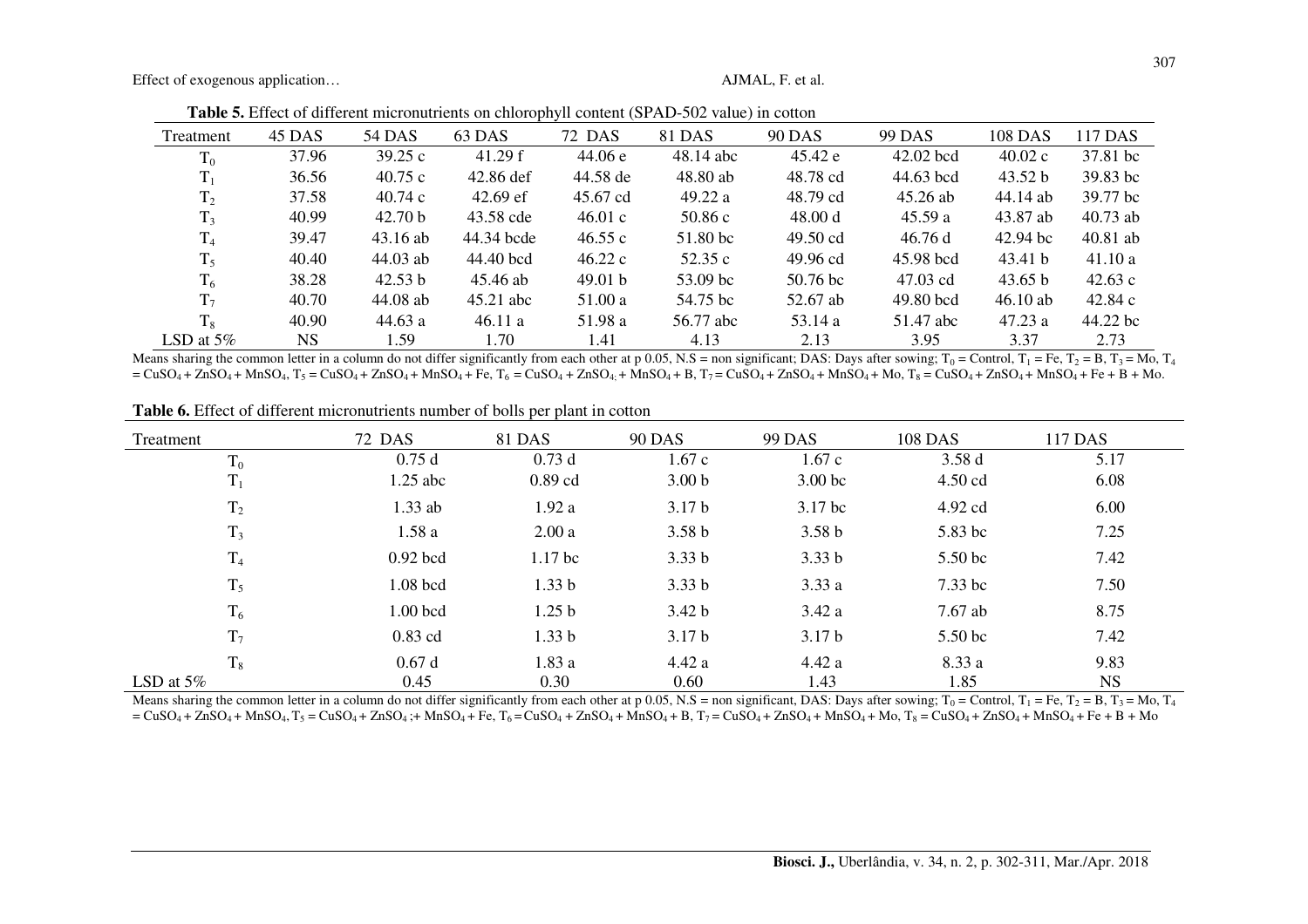| <b>Treatment</b> | Number of<br>cotton seeds<br>per boll | <b>Earliness</b><br><b>Seed cotton</b><br>index $(\% )$<br>yield (Kg/ha) |              | <b>Mean</b><br>maturity<br>date (days) | <b>Production</b><br>rate index<br>(g/day) |
|------------------|---------------------------------------|--------------------------------------------------------------------------|--------------|----------------------------------------|--------------------------------------------|
| $T_0$            | 14.10e                                | 2366.21e                                                                 | 66.74        | 159.99                                 | 27.48e                                     |
| $T_1$            | 16.27d                                | 2407.48e                                                                 | 66.26        | 160.09                                 | 27.94e                                     |
| T <sub>2</sub>   | 17.07cd                               | 2509.73d                                                                 | 66.55        | 160.03                                 | 29.14d                                     |
| $T_3$            | 17.17cd                               | 2561.75cd                                                                | 66.19        | 160.10                                 | 29.73cd                                    |
| T <sub>4</sub>   | 17.40bcd                              | 2637.10bc                                                                | 66.27        | 160.08                                 | 30.61bc                                    |
| $T_5$            | 18.17bc                               | 2681.95b                                                                 | 65.82        | 160.18                                 | 31.11b                                     |
| $T_6$            | 18.43b                                | 2733.97b                                                                 | 65.50        | 160.25                                 | 31.70b                                     |
| $T_7$            | 21.53a                                | 2838.02a                                                                 | 65.80        | 160.18                                 | 32.92a                                     |
| $T_8$            | 21.57a                                | 2900.81a                                                                 | 65.62        | 160.22                                 | 33.64a                                     |
| LSD at $5\%$     | 1.24                                  | 99.29                                                                    | $2.03$ (N.S) | $0.43$ (N.S)                           | 1.13                                       |

**Table 7.** Effect of different micronutrients on number of cotton seeds per boll, seed cotton yield, earliness index (EI), mean maturity date (MMD), and production rate index (PRI) in cotton.

Means sharing the common letter in a column do not differ significantly from each other at  $p \cdot 0.05$ , N.S = non significant; T<sub>0</sub> = control,  $T_1$  = Fe,  $T_2$  = B,  $T_3$  = Mo,  $T_4$  = CuSO<sub>4</sub> + ZnSO<sub>4</sub> + MnSO<sub>4</sub>,  $T_5$  = CuSO<sub>4</sub> + ZnSO<sub>4</sub> + MnSO<sub>4</sub> + Fe,  $T_6$  = CuSO<sub>4</sub> + ZnSO<sub>4</sub> + MnSO<sub>4</sub> + B,  $T_7$  =  $CuSO_4 + ZnSO_4 + MnSO_4 + Mo$ ,  $T_8 = CuSO_4 + ZnSO_4 + MnSO_4 + Fe + B + Mo$ .

**Table 8.** Linear regression  $(R^2)$  and correlation coefficient (r) between seed cotton yield  $(SCY)$  versus selected growth and yield components of cotton.

| <b>Characters</b>                       | Coefficient of determination $(R2)$ | Linear correlation coefficient (r) |
|-----------------------------------------|-------------------------------------|------------------------------------|
| SCY vs. plant height                    | $0.87^{^{\circ}}$                   | $0.94**$                           |
| SCY vs. number of leaves per plant      | $0.88^{*}$                          | $0.94**$                           |
| SCY vs. chlorophyll content             | $0.96***$                           | $0.98**$                           |
| SCY vs. number of bolls per plant       | $0.82*$                             | $0.91**$                           |
| SCY vs. number of cotton seeds per boll | $0.90***$                           | $0.95**$                           |
|                                         |                                     |                                    |

\* and; \*\* significant at 0.05 and 0.01 levels, respectively. vs = versus.

## **DISCUSSION**

The results of present investigation indicate that plant height significantly increased in treatment compared to control (Table 1). Dordas (2009) in his experiment found that plant height was increased by an average of 9 to 10% compared with the control after the application of micronutrients in cotton crop. In another study, Tahir et al. (2009) also recorded that application of chelated zinc improved the plant height significantly. Foliar application of zinc, copper, manganese, iron, boron and molybdenum have key role in increasing the number of leaves per plant (PADMA et al., 1989).

It has been observed that increase in the number of node plant might be due to the application of manganese, which plays a beneficial role in this regard (DORDAS, 2009). Application of zinc and boron significantly increased leaf area in treatment  $T_8$  compared to control (Table 4). These results are similar with the finding of Tahir et al. (2009) who found that maximum leaf area was noted in  $ZnSO_4$ -DTPA followed by  $ZnSO_4$  Fulvate, and  $ZnSO<sub>4</sub>-EDTA$ , while minimum was recorded in control, where no treatment was applied. In the present study, highest leaf area (50.8 cm) produced in  $T_8$  treatment may be due to the application of Zinc sulphate (Table 4).

Dordas (2009) noted that chlorophyll content was increased by application of Mn and deficiency of Mn cause decline in chlorophyll content that may lead to problems of boll abscission (SILVERTOOTH et al., 1999). Application of Mn during anthesis in cotton significantly increased the number of bolls retained in the plant (DORDAS, 2009). It is therefore observed that application of zinc, iron and boron significantly increased number of bolls per plant and consequently better yield.

It has been observed previously by Ratinavel et al. (1999) that number of bolls per plant and number of cotton seeds per boll were increased in plants given combined soil application of  $ZnSO<sub>4</sub>$ and boron. Our results are also in conformity with those of Hallikeri et al. (2002) who found that application of  $ZnSO_4$  +  $FeSO_4$  significantly increased the seed cotton yield. Singh et al. (2015) also found that foliar application of combined micronutrient on cotton benefits to realize the higher yield. The results of present study (Table 7) are similar to those of Yaseen et al. (2013) who indicated a significant improvement in seed cotton yield with foliar application of Zn, B, Mn, Cu, and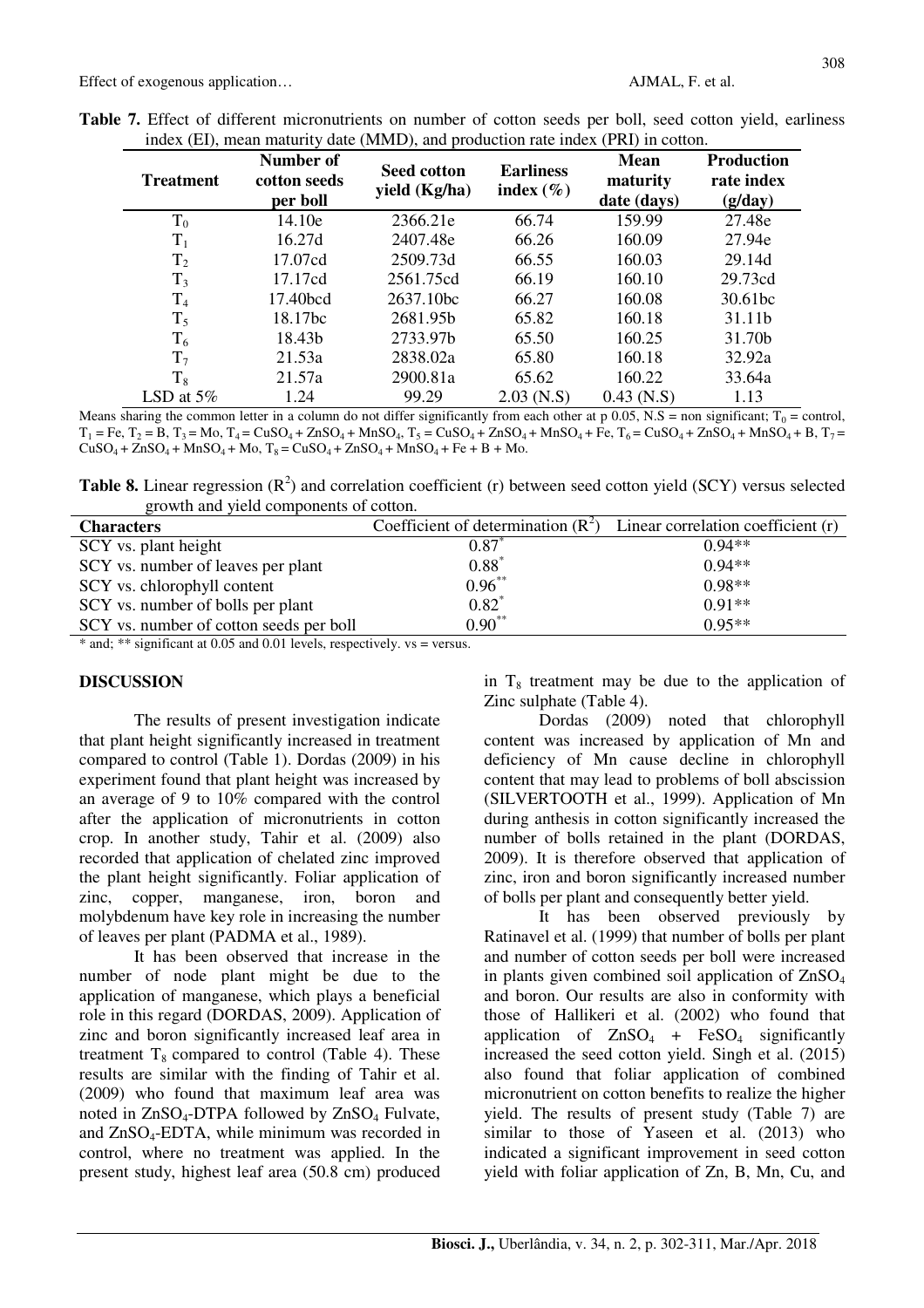Fe on cotton grown on calcareous soils with the recommended soil applied NPK fertilizers in Pakistan. In the present study, the increase in earliness index in treatment  $T_8$  and  $T_7$  (Table 7) may be due to application of Zn and K (ZAKARIA et al., 2008).

#### **CONCLUSION**

It is inferred that foliar application could be a viable option to break the yield barrier and it might be exploited by farmers to enhance cotton productivity. The application of  $CuSo<sub>4</sub> + ZnSo<sub>4</sub> +$  $MnSo<sub>4</sub> + Fe + B$  fertilization increases the seed cotton yield and yield contributing parameters particularly iron and molybdenum improved yield by increasing the number of bolls per plant.

**RESUMO:** Os micronutrientes desempenham um papel vital no crescimento e produtividade da cultura do algodão. Um estudo foi realizado para acessar a aplicação exógena de micronutrientes no crescimento e produção de cultura de algodão. O experimento foi composto de nove tratamentos como T<sub>0</sub> (controle), T<sub>1</sub> (Fe quelatado), T<sub>2</sub> (B), T<sub>3</sub>  $(Mo)$ ,  $T_4$  (CuSo<sub>4</sub> + ZnSo<sub>4</sub> + MnSo<sub>4</sub>),  $T_5$  (CuSo<sub>4</sub> + ZnSo<sub>4</sub> + MnSo<sub>4</sub> + Fe quelatado)  $T_6$  (CuSo<sub>4</sub> + ZnSo<sub>4</sub> + MnSo<sub>4</sub> + B),  $T_7$  $(CuSo_4 + ZnSo_4 + MnSo_4 + Mo)$  e T<sub>8</sub>  $(CuSo_4 + ZnSo_4 + MnSo_4 + Fe$  quelados + B). Dados sobre diferentes atributos de crescimento mostraram aumento significativo positivo com a aplicação de micronutrientes. A área foliar foi aumentada após aplicação de micronutrientes aos 99 dias após a semeadura (DAS), observando - se, então, uma tendência decrescente. Os teores de clorofila foram aumentados em 81 DAS e depois diminuíram para a colheita final. De forma semelhante, diferentes componentes de rendimento mostraram que o rendimento de algodão de sementes aumentou significativamente com a aplicação de Fe, B, Mo, Zn, Cu e Mn em comparação com o tratamento de controlo. O índice de precocidade, a data média de maturidade eo índice de taxa de produção aumentaram significativamente após o uso combinado de pulverização foliar de Zn, Cu, Mn e Mo.

**PALAVRAS-CHAVE:** Crescimento. Produção. Micronutrientes. Algodão.

### **REFERENCES**

ABRO, G. H.; SYED, T. S.; UNAR, M. A.; ZHANG, M. S. Effect of application of a plant growth regulator and micronutrients on insect pest infestation and yield components of cotton. **Journal of Entomology,** v. 1, p. 12-16, 2004. https://doi.org/10.3923/je.2004.12.16

ALI, A.; MAHMOOD, I. A.; HUSSAIN, F.; SALIM, M. Response of rice to soil and foliar application of K2SO4 fertilizer. **Sarhad Journal of Agriculture,** v. 23, p. 15-19, 2007.

ALI, A. Effect of iron nutrient care sprayed on foliage at different physiological growth stages on yield and quality of some durum wheat (Triticum durum L.) varieties in sandy soil. **Asian Journal of Crop Science,** v. 4, p. 139-149, 2012. https://doi.org/10.3923/ajcs.2012.139.149

ANONYMOUS. MSTATC. **Microcomputer Statistical Programme**. Michigan State University, Michigan, Lansing, USA, 1986.

BAHRANI, A.; POURREZA, J. Effects of micronutrients on seed yield and oil content of Brassica napus L. cv. Talayeh. **Bangladesh Journal of Botany,** v. 43, n. 2, p. 231-233, 2014. https://doi.org/10.3329/bjb.v43i2.21679

CHRISTIDIS, R. G.; HARRISON, G. J. **Cotton Growing Problems**. McGraw-HiIl Book Company, New York, p: 16, 1955.

DONG, J. F. The yield increasing ability of spraying cotton with boron. **Journal of Henan Agriculture Science,** v. 3, n. 6, 1995.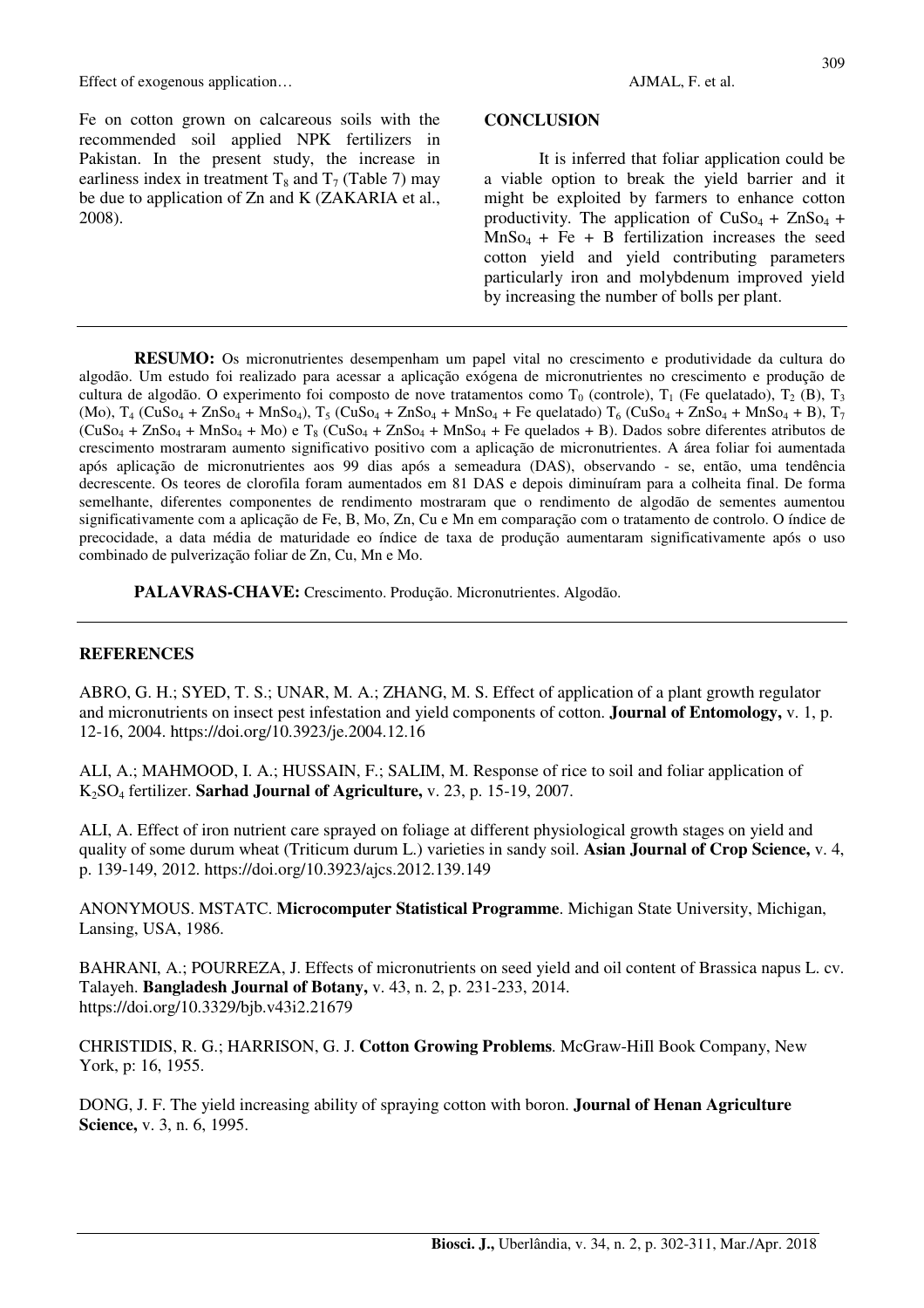DORDAS, C. Foliar application of manganese increases seed yield and improves seed quality of cotton grown on calcareous soil. **Journal of Plant Nutrition,** v. 32, p. 160-176, 2009. https://doi.org/10.1080/01904160802609013

ECONOMIC SURVEY OF PAKISTAN. Finance Division, Economic Advisiry Wings Islamabad, p. 16-17, 2009-10.

HALLIKERI, S. S.; HALEMANI, H. L.; KHADI, B. M. Integrated foliar nutrition for yield maximization of rainfed cotton. **Karnataka Journal of Agriculture Science,** v. 15, p. 562-565, 2002.

LIEW, Y. A.; OMAR, S. R.; HUSNI, M. H. A.; ZAINAL, A. M. A.; ASHIKIN, N. P. A. Effects of foliar applied copper and boron on fungal diseases and rice yield. **Pertanika Journal of Tropical Agriculture Science,** v. 35, p .339-349, 2012.

MANGAL, P.; PRASAD, R. Nutrient management in cotton. **Indian Journal of Agronomy,** v. 43, p. 162-164, 1998.

MARSCHNER, H. **Mineral Nutrition of Higher Plants**. 2nd ed. Academic Press, London, England, 1995.

PADMA, M.; REDDY, S. A.; BABU, R. Effect of foliar sprays of molybdenum (Mo) and boron (B) on vegetative growth and dry matter production of French bean (phaseolus vulgaris L.). **Journal of Research Andhra Pradesh Agriculture University,** v. 17, p. 87-89, 1989.

RAB, A.; HAQ, I. Foliar application of calcium chloride and borax influences plant growth, yield, and quality of tomato (Lycopersicon esculentum Mill.) fruit. **Turkish Journal of Agriculture and Forestry,** v. 36, p. 695- 701, 2012.

RATINAVEL, K. C.; DHARMALINGAM, PANEERSEWAM, S. Effect of micronutrients on the productivity and quality of cotton seed cv. TCB 20 (Gossypium barbadense L.). **Madras Journal of Agriculture,** v. 86, p. 313-316, 1999.

SAJID, A.; KHAN, A. R.; MAIRAJ, G.; FIDA, M.; BIBI, S. Assessment of different crop nutrient management practices for yield improvement. **Australian Journal of Crop Science,** v. 2, p. 150-157, 2008.

SALEEM, M. F.; SHAKEEL, A.; BILAL, M. F.; SHAHID, M. Q.; ANJUM, S. A. Effect of different phosphorus levels on earliness and yield of cotton cultivars. **Soil and Environment,** v. 29, p. 128-135, 2010**.** 

SILVERTOOTH, J. C.; EDMISTEN, K. L.; McCARTY, W. H.; SMITH, C. W.; COTHREN, J. T. **Production Practices,** Cotton Origin, History, Technology and Production, John Wiley Sons, New York, p. 451-488, 1999.

**SINGH, S. S.** Soil Fertility and Nutrient Management. Kalyani publishers, New Delhi, India: p. 38, 2003.

SINGH, K.; RATHORE, P.; GUMBER, R. K. Effects of foliar application of nutrients on growth and yield of BT cotton (Gossypium hirsutum L.). **Bangladesh Journal of Botany**, v. 44, n. 1, p. 9-14, 2015. https://doi.org/10.3329/bjb.v44i1.22717

STEEL, R. G. D.; TORRIE, J. H.; DICKEY, D. A. **Principles and Procedures of Statistics.** A biometrical approach. McGraw Hill Book Co., New York, USA. p. 400-428, 1997.

TAHIR, M.; FIAZ, N.; NADEEM, M.A.; KHALID, F.; ALI, M. Effect of different chelated Zinc sources on growth and yield of maize. **Soil and Environment,** v. 28, p. 179-183, 2009.

**YASEEN, M.; AHMED, W.; SHAHBAZ, M. Role of foliar feeding of micronutrients in yield maximization of cotton in Punjab.** Turkish Journal of Agriculture and Forestry, **v. 37, p. 420-426, 2013.**  https://doi.org/10.3906/tar-1206-56.